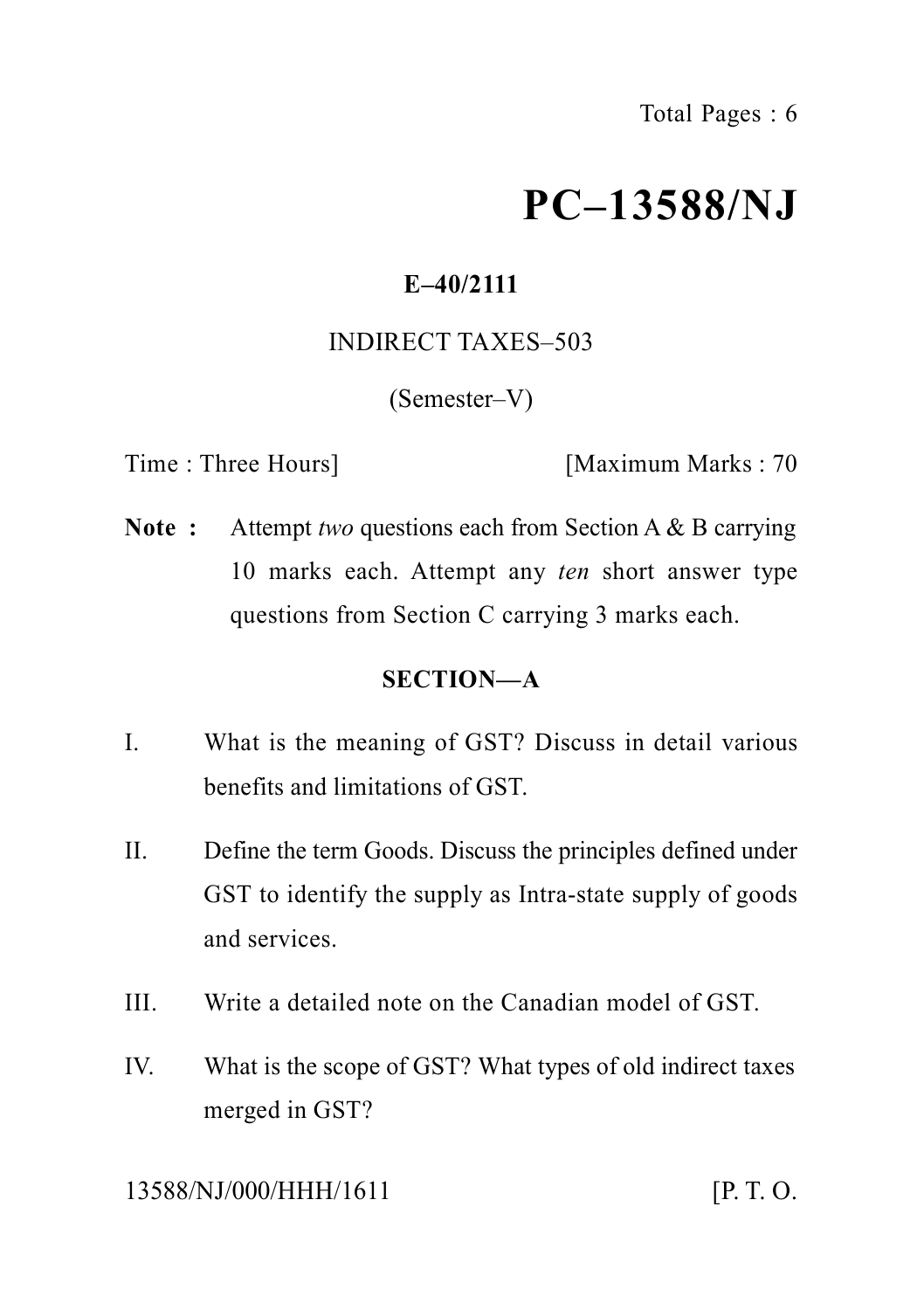#### **SECTION—B**

- V. To arrive at the value of supply some adjustments in price of goods or services are prescribed under the GST rules. Discuss these adjustments.
- VI. What do you mean by ITC? Describe the basic conditions required to be fulfilled for getting credit of Input tax.
- VII. Discuss the meaning and circumstances when the 'transaction value' is not acceptable. Explain the 'residual method of valuation. provided under the customs law.
- VIII. What are the main types of customs duties? Explain the basic custom duty (BCD) and safeguard duty in detail.

#### **SECTION—C**

## **(Compulsory Question)**

- IX. Write brief answers of the following : (Any *ten*)
	- 1. Explain the term Input Tax Credit.
	- 2. What do you mean Indirect taxes?
	- 3. What is inter-state supply of goods and services?
	- 4. State the provisions of TDS under GST.
	- 5. GST Council.
	- 6. Discuss the purpose of Return of GST.
	- 7. What is a Composite tax?

#### 13588/NJ/000/HHH/1611 2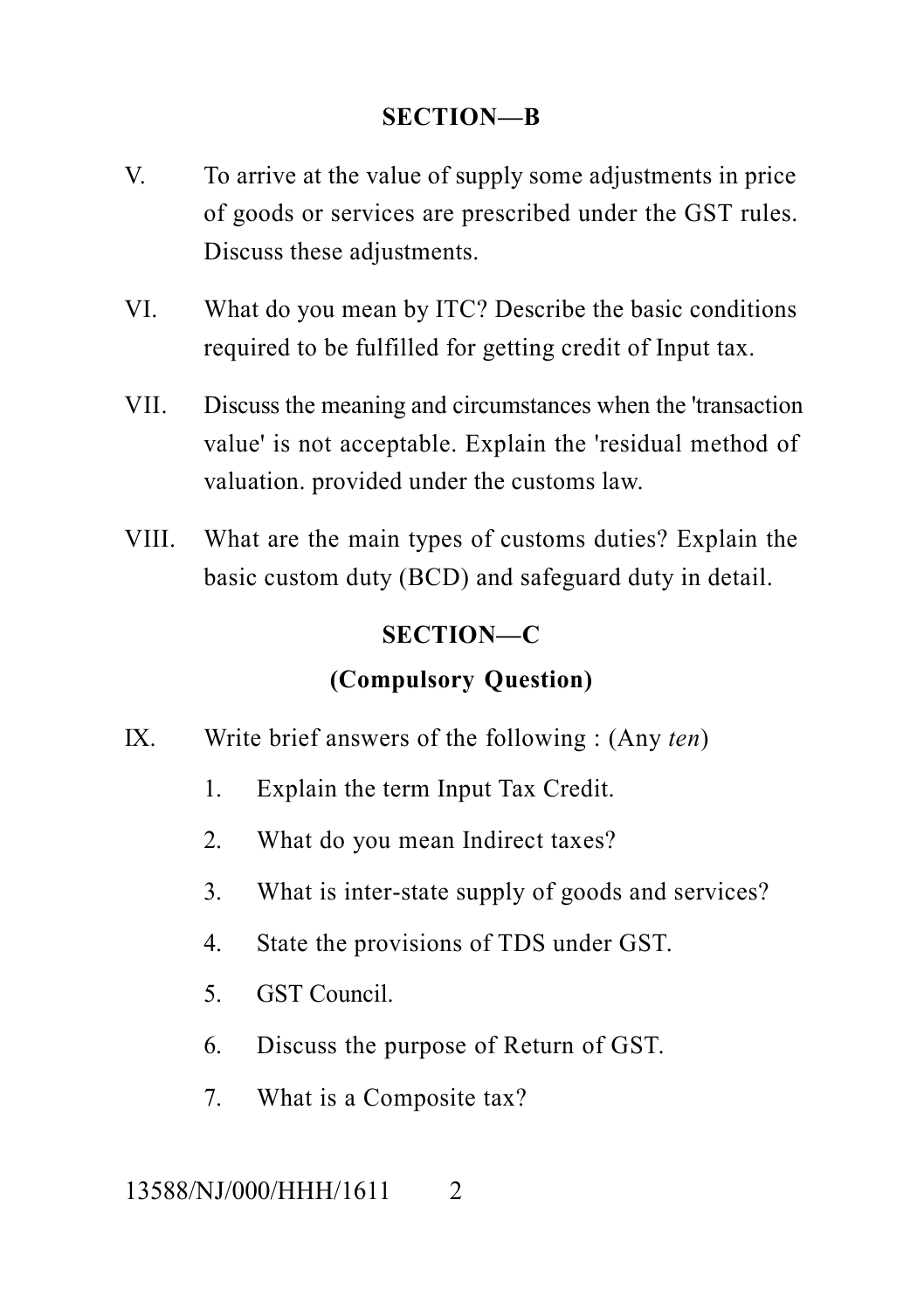- 8. Differentiate between Import and Export.
- 9. Is cancellation of registration is possible in GST?
- 10. Write a short note on Custom duty.
- 11. Discuss the circumstances of imposing penalty in GST.
- 12. Explain the meaning of 'Supply of goods and services'.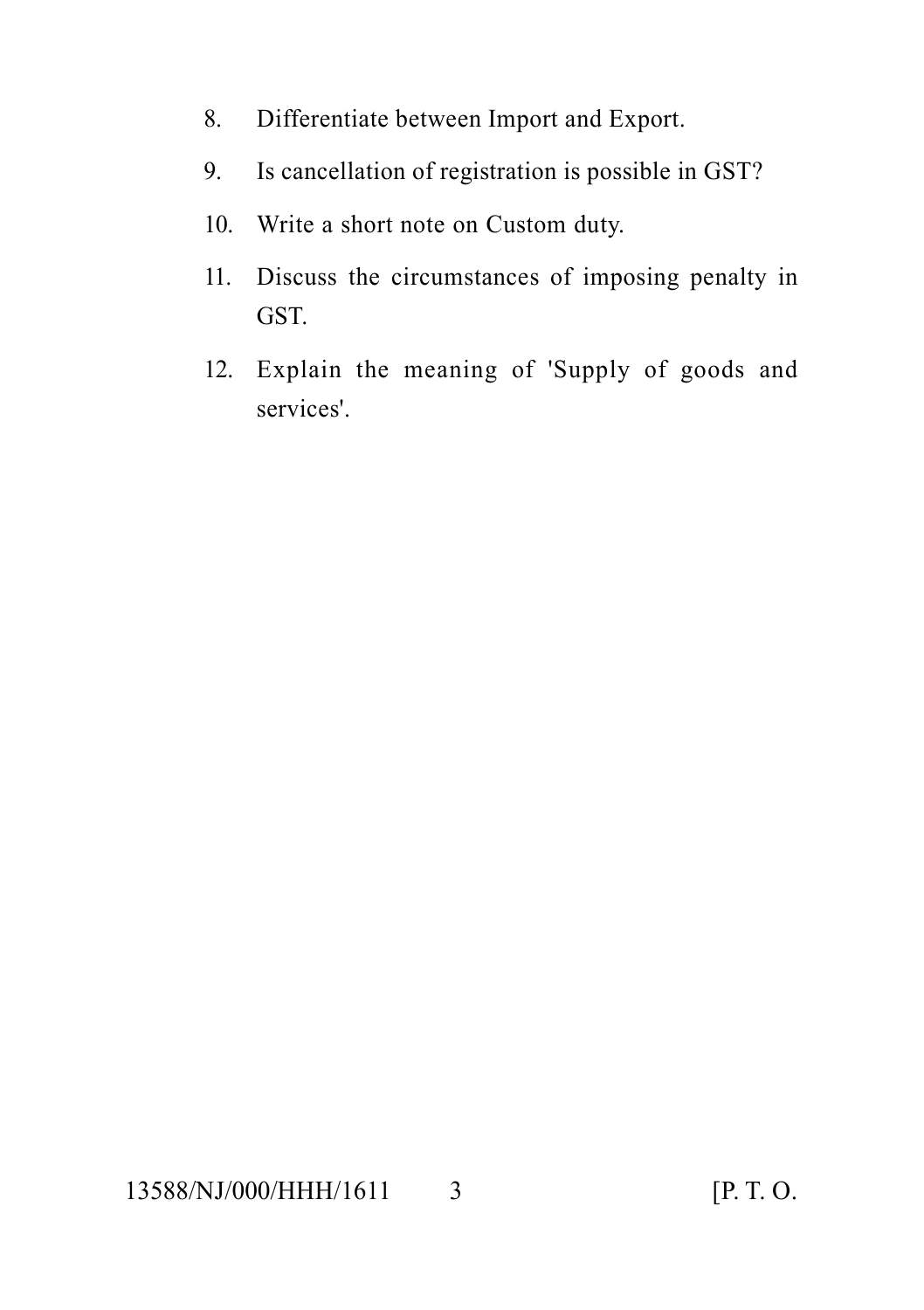#### **PUNJABI VERSION**

**ਨੋਟ** : ਭਾਗ A ਅਤੇ B ਵਿਚੋਂ *ਦੋ–ਦੋ* ਪੁਸ਼ਨ ਕਰੋ। ਹਰੇਕ ਪੁਸ਼ਨ ਦੇ 10 ਅੰਕ ਹਨ। ਭਾਗ  $C$  ਵਿਚਲੇ ਕੋਈ *ਦਸ* ਸੰਖੇਪ ਉੱਤਰ ਵਾਲੇ ਪਸ਼ਨ ਕਰੋ। ਹਰੇਕ ਪਸ਼ਨ ਦੇ 3 ਅੰਕ ਹਨ।

#### ਕਾਗ $-\mathbf{A}$

- GST ਦਾ ਕੀ ਅਰਥ ਹੈ? GST ਦੇ ਵੱਖ-ਵੱਖ ਫਾਇਦਿਆਂ ਅਤੇ  $\mathbf{I}$ ਸੀਮਾਵਾਂ ਦੀ ਵਿਸ਼ਸ਼ਾਰ ਵਿਚ ਚਰਚਾ *ਕ*ਰੋ।
- ਸ਼ਬਦ ਵਸਤੂਆਂ (Goods) ਦੀ ਪਰਿਭਾਸ਼ਾ ਦਿਓ। ਵਸਤੂਆਂ ਅਤੇ  $\Pi$ . ਸੇਵਾਵਾਂ ਦੀ ਅੰਤਰਾ-ਰਾਜੀ ਪੁਰਤੀ ਦੇ ਤੌਰ 'ਤੇ ਪੁਰਤੀ ਦੀ ਪਛਾਣ ਲਈ GST ਤਹਿਤ ਪਰਿਕਾਸਿਤ ਸਿਧਾਂਤਾਂ ਦੀ ਜਰਜ਼ਾ ਕਰੋ।
- GST ਦੇ ਕੈਨੇਡੀਅਨ ਮਾਡਲ 'ਤੇ ਇਕ ਵਿਸਤਰਿਤ ਨੋਟ ਲਿਖੋ।  $III$
- GST ਦਾ ਕਾਰਜ-ਖੇਤਰ ਕੀ ਹੈ? ਪਰਾਣੇ ਅਪਤਖ ਟੈਕਸਾਂ ਦੀਆਂ  $IV_{\cdot}$ ਕਿਹਤੀਆਂ ਕਿਸਮਾਂ GST ਵਿਚ ਮਿਲਾਈਆਂ ਹਨ?

#### ਭਾਗ $R$

ਪੁਰਤੀ ਦੇ ਮੁੱਲ 'ਤੇ ਪਹੁੰਚਣ ਲਈ GST ਨਿਯਮਾਂ ਤਹਿਤ ਵਸਤੂਆਂ V ਅਤੇ ਸੇਵਾਵਾਂ ਦੀ ਕੀਮਤ ਵਿਚ ਕਝ ਵਿਵਸਥਾਵਾਂ ਨਿਸਚਿਤ ਕੀਤੀਆਂ ਗਈਆਂ ਹਨ। ਇਹਨਾਂ ਵਿਵਸਥਾਵਾਂ ਦੀ ਚਰਚਾ ਕਰੋ।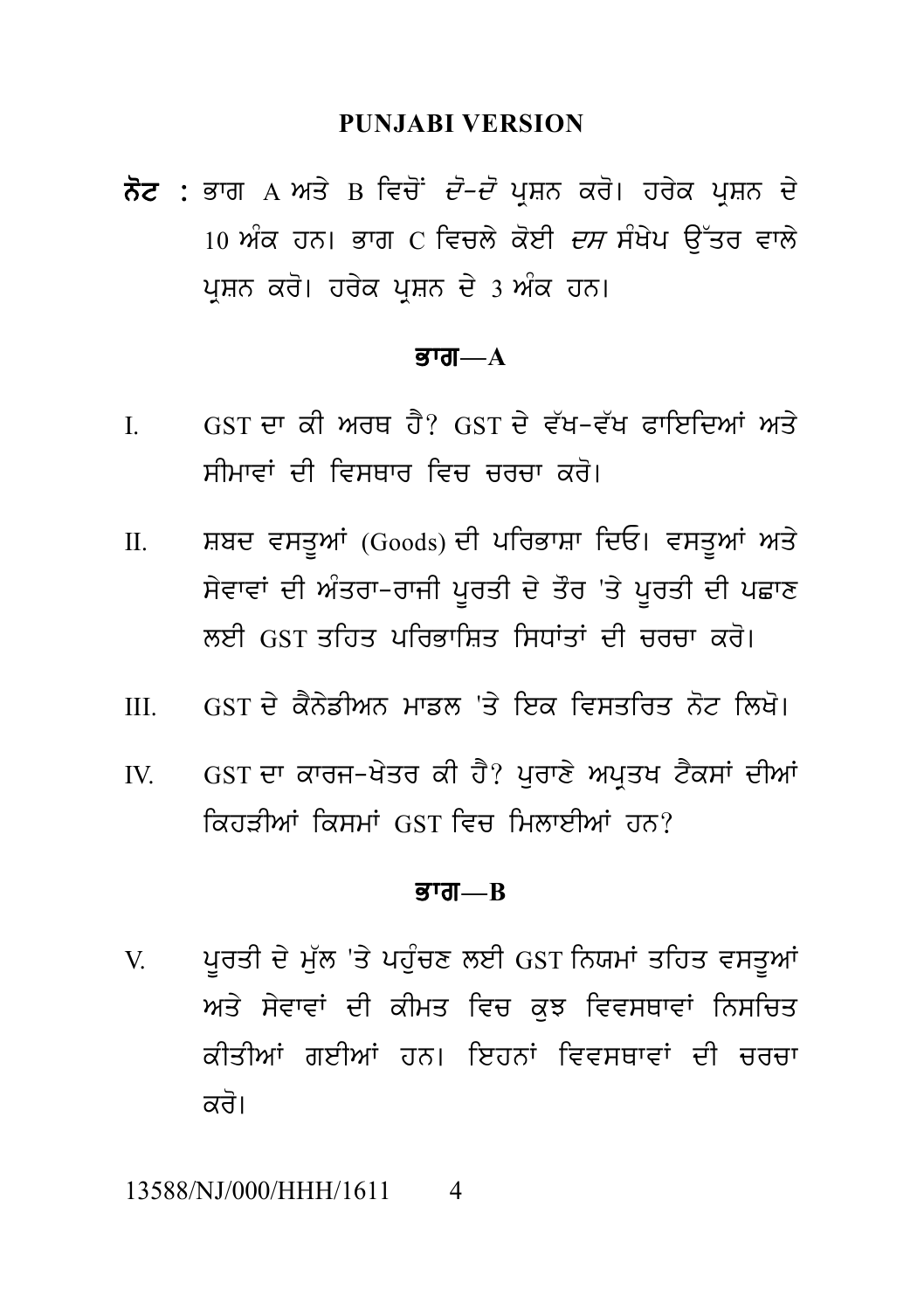- ITC ਤੋਂ ਤਹਾਡਾ ਕੀ ਭਾਵ ਹੈ? ਨਿਵੇਸ਼ ਟੈਕਸ ਦ ਕਰੈਡਿਟ ਲੈਣ VI — ਲਈ ਪਰੀਆਂ ਕੀਤੀਆਂ ਜਾਣ ਲਈ ਲੋੜੀਂਦੀਆਂ ਮਢਲੀਆਂ ਅਵਸਥਾਵਾਂ ਦਾ ਵਰਣਨ ਕਰੋ।
- ਅਰਥ ਅਤੇ ਸਥਿਤੀਆਂ ਦੀ ਚਰਚਾ ਕਰੋ ਜਦੋਂ ਲੈਣ-ਦੇਣ ਮੱਲ **VII** ਮੰਨਣਯੋਗ ਨਹੀਂ ਹੰਦਾ, ਕਸਟਮ ਕਾਨੰਨ ਤਹਿਤ ਪਦਾਨ ਕੀਤੀ ਮੱਲ ਨਿਰਧਾਰਨ ਦੀ (Residual) ਵਿਧੀ ਦੀ ਵਿਆਖਿਆ ਕਰੋ।
- VIII. ਕਸਟਮ ਡਿਊਟੀਆਂ ਦੀਆਂ ਮੁੱਖ ਕਿਸਮਾਂ ਕਿਹੜੀਆਂ ਹਨ? ਬੇਸਿਕ ਕਸਟਮ ਡਿਊਟੀ (BCD) ਅਤੇ ਸੁਰੱਖਿਆ ਪ੍ਰਬੰਧ (Safeguard) ਡਿੳਟੀ ਦੀ ਵਿਸਥਾਰ ਵਿਚ ਵਿਆਖਿਆ ਕਰੋ।

## ਭਾਗ— $\rm{C}$

## (ਲਾਜ਼ਮੀ ਪਸ਼ਨ)

- ਹੇਠ ਲਿਖਿਆਂ ਦੇ ਸੰਖੇਪ ਉੱਤਰ ਲਿਖੋ : (ਕੋਈ *ਦਸ*)  $IX$ 
	- ਸੂਸਦ ਨਿਵੇਸ ਟੈਕਸ ਕਰੈਡਿਟ ਦੀ ਵਿਆਖਿਆ ਕਰੋ।  $\mathbf{1}$
	- ਅਪਤਖ ਟੈਕਸਾਂ ਤੋਂ ਤਹਾਡਾ ਕੀ ਭਾਵ ਹੈ?  $2<sup>1</sup>$
	- ਵਸਤੁਆਂ ਅਤੇ ਸੇਵਾਵਾਂ ਦੀ ਅੰਤਰ-ਰਾਜੀ ਪੁਰਤੀ ਕੀ  $3<sub>1</sub>$ ਜੈ $\gamma$
	- GST ਤਹਿਤ TDS ਦੀਆਂ ਧਾਰਾਵਾਂ ਬਾਰੇ ਲਿਖੋ।  $\overline{4}$
	- GST ਕੌਂਸਲ।  $5<sub>1</sub>$
	- GST ਦੀ ਰਿਟਰਨ ਦੇ ਉਦੇਸ਼ ਦੀ ਚਰਚਾ ਕਰੋ। 6
	- ਸੰਯਕਤ (Composite) ਟੈਕਸ ਕੀ ਹੈ?  $7^{\circ}$

 $[P. T. O.$ 13588/NJ/000/HHH/1611  $\overline{\mathcal{L}}$